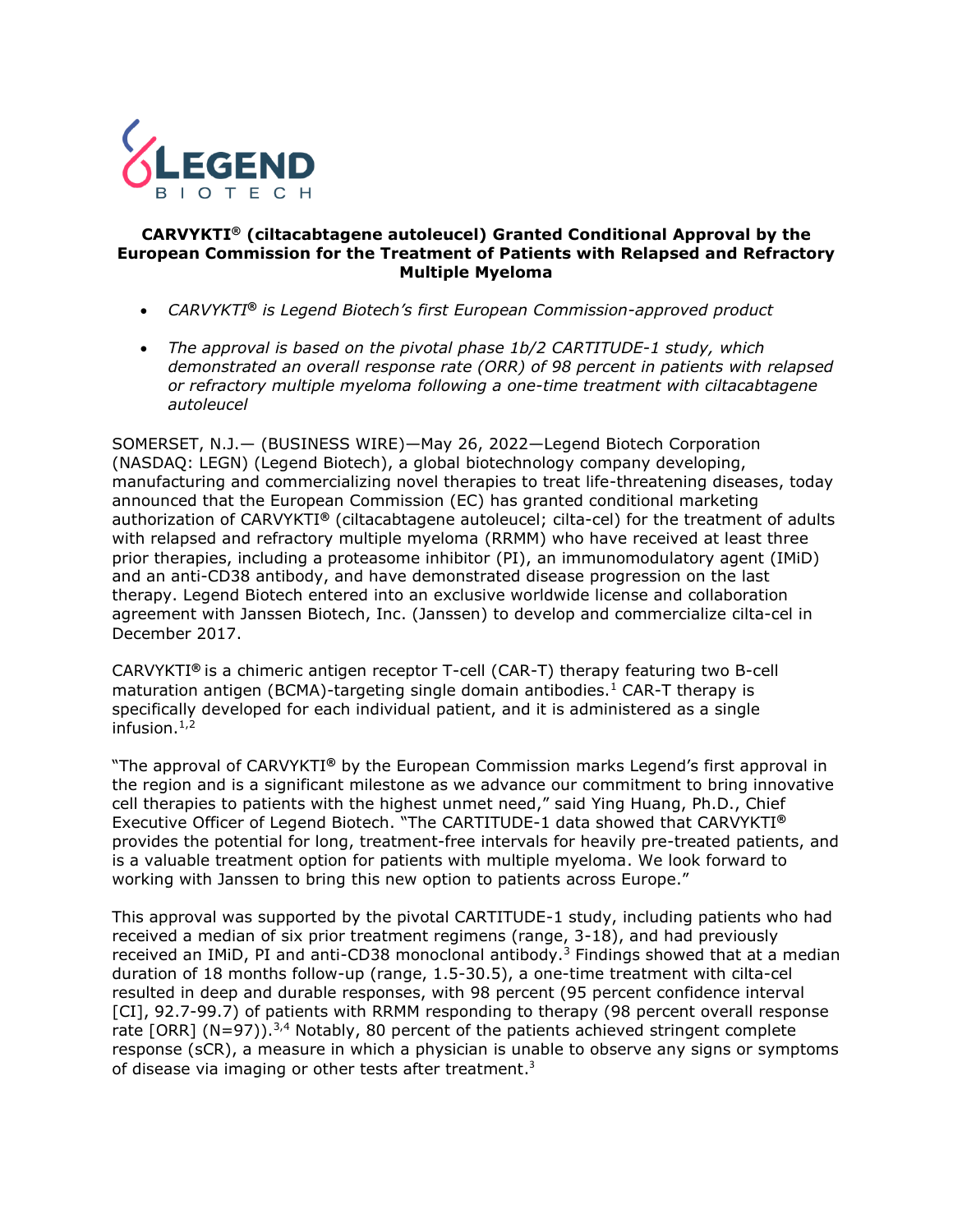The safety of cilta-cel was evaluated in 179 adult patients across two open-label clinical trials [\(MMY2001](https://clinicaltrials.gov/ct2/show/NCT03548207?term=MMY2001&draw=2&rank=2) and [MMY2003\)](https://clinicaltrials.gov/ct2/show/NCT04133636?term=mmy2003&draw=2&rank=1). The most common adverse reactions ( $\geq$ 20 percent) were neutropenia (91 percent), cytokine release syndrome (CRS) (88 percent), pyrexia (88 percent), thrombocytopenia (73 percent), anemia (72 percent), leukopenia (54 percent), lymphopenia (45 percent), musculoskeletal pain (43 percent), hypotension (41 percent), fatigue (40 percent), transaminase elevation (37 percent), upper respiratory tract infection (32 percent), diarrhea (28 percent), hypocalcemia (27 percent), hypophosphatemia (26 percent), nausea (26 percent), headache (25 percent), cough (25 percent), tachycardia (23 percent), chills (23 percent), encephalopathy (22 percent), decreased appetite (22 percent), oedema (22 percent), and hypokalemia (20 percent).<sup>4</sup>

"There continues to be an unmet need for patients with relapsed or refractory multiple myeloma who have exhausted existing treatment options. Data from the CARTITUDE-1 trial have shown that cilta-cel provides deep and durable responses for heavily pre-treated patients. Today's approval by the European Commission reinforces the potential of this new treatment option for multiple myeloma patients in Europe," said Hermann Einsele, Full Professor of Internal Medicine and Director of the Medizinische Klinik und Poliklinik II of the Julius Maximilian University, Würzburg, Germany.\*

As a highly personalized medicine, where a patient's own T-cells are reprogrammed to target and kill cancer cells, administration of CAR-T therapy requires extensive training, preparation, and certification to ensure the highest quality product and experience for patients.<sup>[2](#page-0-2)</sup> Through a phased approach, Legend Biotech's strategic partner, Janssen, will work diligently to activate a limited network of certified treatment centers and will aim to increase availability of cilta-cel across Europe, in an effort to provide oncologists and patients with treatment in a reliable manner.

This EC Marketing Authorization follows the [approval](https://legendbiotech.com/wp-content/uploads/2022/02/CARVYKTI%E2%84%A2-ciltacabtagene-autoleucel-BCMA-Directed-CAR-T-Therapy-Receives-U.S.-FDA-Approval-2.pdf) of CARVYKTI**®** by the U.S. Food and Drug Administration (FDA) on February 28, 2022.

\*Hermann Einsele, M.D., FRCP has not been paid for contributing to this press release.

#### ###

## **About CARVYKTI® (ciltacabtagene autoleucel; cilta-cel)**

CARVYKTI**®** is a BCMA-directed, genetically modified autologous T-cell immunotherapy, which involves reprogramming a patient's own T-cells with a transgene encoding a chimeric antigen receptor (CAR) that identifies and eliminates cells that express BCMA.<sup>[4](#page-0-3)</sup> BCMA is primarily expressed on the surface of malignant multiple myeloma B-lineage cells, as well as late-stage B-cells and plasma cells.[4](#page-0-3) The CARVYKTI**®** CAR protein features two BCMA-targeting single domain antibodies designed to confer high avidity against human BCMA.<sup>[4](#page-0-3)</sup> Upon binding to BCMA-expressing cells, the CAR promotes T-cell activation, expansion, and elimination of target cells.<sup>[4](#page-0-3)</sup>

In December 2017, Legend Biotech Corporation entered into an exclusive worldwide license and collaboration agreement with Janssen Biotech, Inc. (Janssen) to develop and commercialize cilta-cel.<sup>5</sup>

In April 2021, Legend announced the submission of a Marketing Authorisation Application to the European Medicines Agency seeking approval of cilta-cel for the treatment of patients with relapsed or refractory multiple myeloma. In addition to U.S. Breakthrough Therapy Designation granted in December 2019, cilta-cel also received Breakthrough Therapy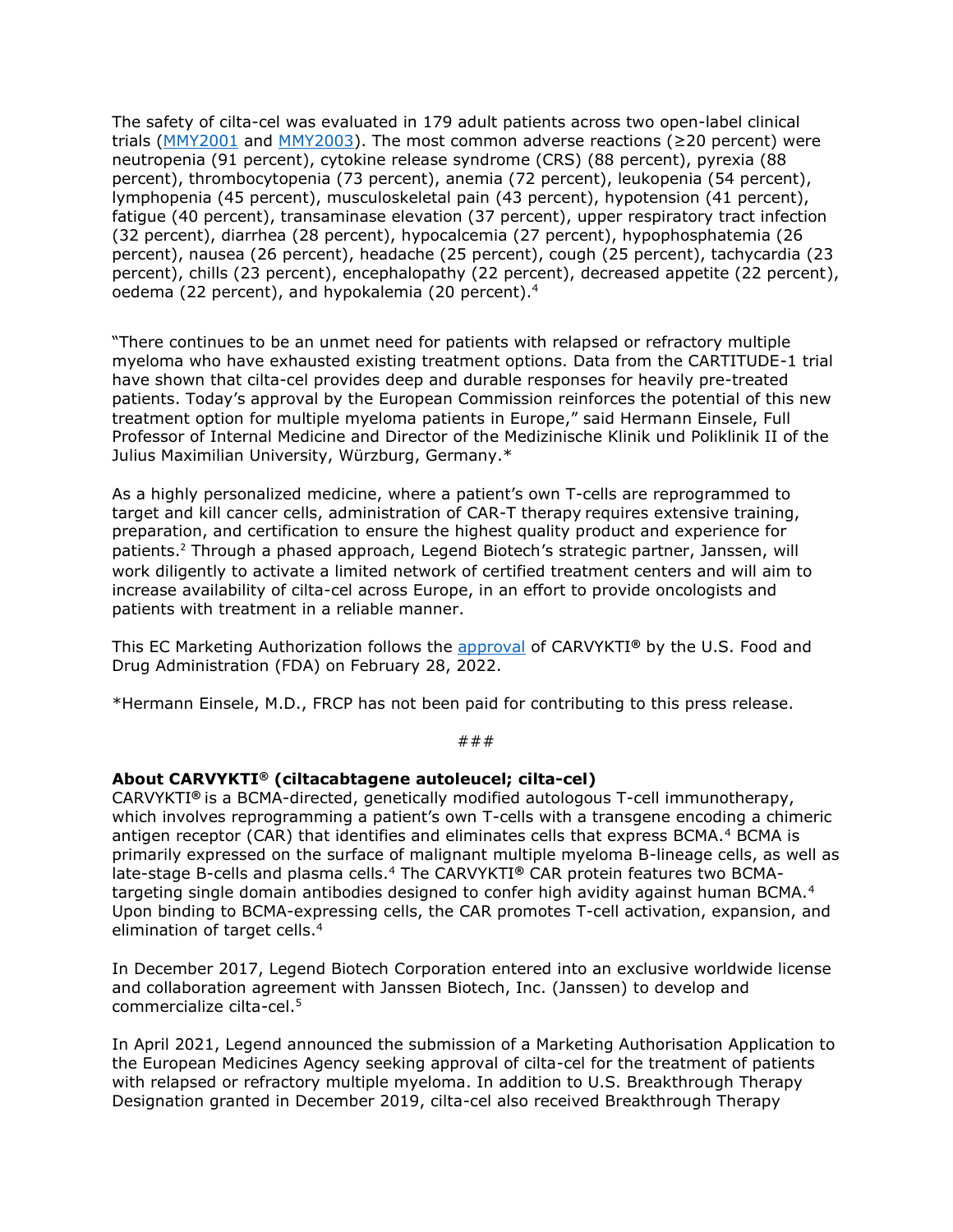Designation in China in August 2020. In February 2019, cilta-cel received Orphan Drug Designation from the U.S. FDA from the European Commission in February 2020, and from the Pharmaceuticals and Medicinal Devices Agency (PMDA) in Japan in June 2020. In May 2022, the Committee for Orphan Medicinal Products recommended by consensus that the orphan designation for cilta-cel be maintained, on the basis of clinical data demonstrating improved and sustained complete response rates following treatment.<sup>6</sup> Cilta-cel was approved the U.S. Food and Drug Administration (FDA) in February 2022.<sup>5</sup>

# **About CARTITUDE-1**

CARTITUDE-1 [\(NCT03548207\)](https://clinicaltrials.gov/ct2/show/NCT03548207)<sup>7</sup> is an ongoing Phase 1b/2, open-label, single arm, multicenter trial evaluating cilta-cel for the treatment of adult patients with relapsed or refractory multiple myeloma, who previously received at least three prior lines of therapy including a proteasome inhibitor (PI), an immunomodulatory agent (IMiD) and an anti-CD38 monoclonal antibody. Of the 97 patients enrolled in the trial, 99 percent were refractory to the last line of treatment and 88 percent were triple-class refractory, meaning their cancer did not respond, or no longer responds, to an IMiD, a PI and an anti-CD38 monoclonal antibody.[4](#page-0-3)

## **About Multiple Myeloma**

Multiple myeloma is an incurable blood cancer that starts in the bone marrow and is characterized by an excessive proliferation of plasma cells.<sup>8</sup> In Europe, it is estimated that more than 50,900 people were diagnosed with multiple myeloma in 2020, and approximately 32,500 patients died.<sup>9</sup> While some patients with multiple myeloma have no symptoms at all, most patients are diagnosed due to symptoms that can include bone problems, low blood counts, calcium elevation, kidney problems or infections.<sup>10</sup> Although treatment may result in remission, unfortunately, patients will most likely relapse.<sup>11</sup> Patients who relapse after treatment with standard therapies, including protease inhibitors, immunomodulatory agents, and an anti-CD38 monoclonal antibody, have poor prognoses and few treatment options available. $12,13$ 

## **About Legend Biotech**

Legend Biotech is a global biotechnology company dedicated to treating, and one day curing, life-threatening diseases. Headquartered in Somerset, New Jersey, we are developing advanced cell therapies across a diverse array of technology platforms, including autologous and allogenic chimeric antigen receptor T-cell, T-cell receptor (TCR-T), and natural killer (NK) cell-based immunotherapy. From our three R&D sites around the world, we apply these innovative technologies to pursue the discovery of safe, efficacious and cutting-edge therapeutics for patients worldwide.

Learn more at [www.legendbiotech.com](https://apc01.safelinks.protection.outlook.com/?url=https%3A%2F%2Furldefense.com%2Fv3%2F__http%3A%2Fwww.legendbiotech.com%2F__%3B!!Dahw-A9d0CA!l_HBzc6uFFeUDuZZa9ZaL36SCN4RrVIMjWybRwXGmPMcCeXFMsUTZlHW7117Bv5v%24&data=04%7C01%7Ctina.carter%40legendbiotech.com%7C16a4efa927f340b07f5408d9730bde94%7Cd55ad7adbf234f2cb95e1164d77114c9%7C0%7C0%7C637667317543128330%7CUnknown%7CTWFpbGZsb3d8eyJWIjoiMC4wLjAwMDAiLCJQIjoiV2luMzIiLCJBTiI6Ik1haWwiLCJXVCI6Mn0%3D%7C2000&sdata=SGEIilDeN6oOC2e6jPKxF9s4UeP%2F7qYMPZCwABxs1GY%3D&reserved=0) and follow us on [Twitter](https://apc01.safelinks.protection.outlook.com/?url=https%3A%2F%2Furldefense.com%2Fv3%2F__https%3A%2Ftwitter.com%2Flegendbiotech%3Flang%3Den__%3B!!Dahw-A9d0CA!l_HBzc6uFFeUDuZZa9ZaL36SCN4RrVIMjWybRwXGmPMcCeXFMsUTZlHW7-CeoCbi%24&data=04%7C01%7Ctina.carter%40legendbiotech.com%7C16a4efa927f340b07f5408d9730bde94%7Cd55ad7adbf234f2cb95e1164d77114c9%7C0%7C0%7C637667317543138324%7CUnknown%7CTWFpbGZsb3d8eyJWIjoiMC4wLjAwMDAiLCJQIjoiV2luMzIiLCJBTiI6Ik1haWwiLCJXVCI6Mn0%3D%7C2000&sdata=G67YvZwhP%2FqpNT70jcxhfJtkRBbttuYxLr1GRRXONFY%3D&reserved=0) and [LinkedIn.](https://apc01.safelinks.protection.outlook.com/?url=https%3A%2F%2Furldefense.com%2Fv3%2F__https%3A%2Fwww.linkedin.com%2Fcompany%2Flegendbiotechco.%2F__%3B!!Dahw-A9d0CA!l_HBzc6uFFeUDuZZa9ZaL36SCN4RrVIMjWybRwXGmPMcCeXFMsUTZlHW7xWi5KQF%24&data=04%7C01%7Ctina.carter%40legendbiotech.com%7C16a4efa927f340b07f5408d9730bde94%7Cd55ad7adbf234f2cb95e1164d77114c9%7C0%7C0%7C637667317543138324%7CUnknown%7CTWFpbGZsb3d8eyJWIjoiMC4wLjAwMDAiLCJQIjoiV2luMzIiLCJBTiI6Ik1haWwiLCJXVCI6Mn0%3D%7C2000&sdata=rAaHW745AINa0fRJ5bSa9ANpUsQtVUxOPkh%2BsfS5lao%3D&reserved=0)

## **Cautionary Note Regarding Forward-Looking Statements**

Statements in this press release about future expectations, plans and prospects, as well as any other statements regarding matters that are not historical facts, constitute "forwardlooking statements" within the meaning of The Private Securities Litigation Reform Act of 1995. These statements include, but are not limited to, statements relating to Legend Biotech's strategies and objectives; statements relating to CARVYKTI™, including Legend Biotech's expectations for CARVYKTI™, such as Legend Biotech's manufacturing and commercialization expectations for CARVYKTI™ and the potential effect of treatment with CARVYKTI™; statements about submissions for cilta-cel to, and the progress of such submissions with, the U.S. Food and Drug Administration (FDA), the European Medicines Agency (EMA), the Chinese Center for Drug Evaluation of National Medical Products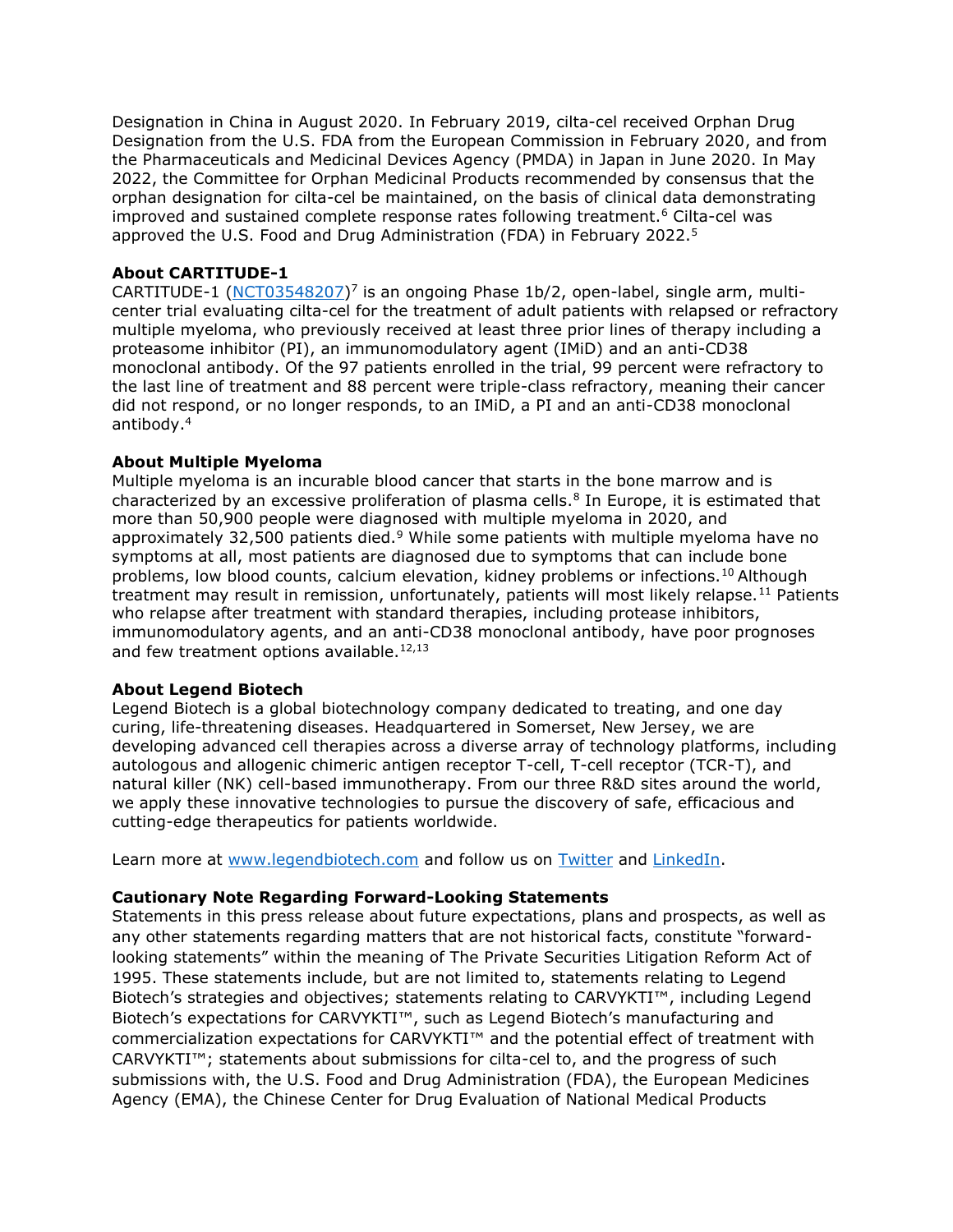Administration (CDE) and other regulatory authorities; the anticipated timing of, and ability to progress, clinical trials, including patient enrollment; the submission of Investigational New Drug (IND) applications to, and maintenance of such applications with, regulatory authorities; the ability to generate, analyze and present data from clinical trials; and the potential benefits of Legend Biotech's product candidates. The words "anticipate," "believe," "continue," "could," "estimate," "expect," "intend," "may," "plan," "potential," "predict," "project," "should," "target," "will," "would" and similar expressions are intended to identify forward-looking statements, although not all forward-looking statements contain these identifying words. Actual results may differ materially from those indicated by such forwardlooking statements as a result of various important factors. Legend Biotech's expectations could be affected by, among other things, uncertainties involved in the development of new pharmaceutical products; unexpected clinical trial results, including as a result of additional analysis of existing clinical data or unexpected new clinical data; unexpected regulatory actions or delays, including requests for additional safety and/or efficacy data or analysis of data, or government regulation generally; unexpected delays as a result of actions undertaken, or failures to act, by our third party partners; uncertainties arising from challenges to Legend Biotech's patent or other proprietary intellectual property protection, including the uncertainties involved in the U.S. litigation process; competition in general; government, industry, and general public pricing and other political pressures; the duration and severity of the COVID-19 pandemic and governmental and regulatory measures implemented in response to the evolving situation; as well as the other factors discussed in the "Risk Factors" section of the Legend Biotech's Annual Report filed with the Securities and Exchange Commission on March 31, 2022. Should one or more of these risks or uncertainties materialize, or should underlying assumptions prove incorrect, actual results may vary materially from those described in this press release as anticipated, believed, estimated or expected. Any forward-looking statements contained in this press release speak only as of the date of this press release. Legend Biotech specifically disclaims any obligation to update any forward-looking statement, whether as a result of new information, future events or otherwise.

#### **Investor Contacts:**

Joanne Choi, Senior Manager of Investor Relations, Legend Biotech [joanne.choi@legendbiotech.com](mailto:Joanne.choi@legendbiotech.com) 

Crystal Chen, Manager of Investor Relations, Legend Biotech [crystal.chen@legendbiotech.com](mailto:crystal.chen@legendbiotech.com) 

**Press Contact:** Tina Carter, Corporate Communications Lead, Legend Biotech [tina.carter@legendbiotech.com](mailto:tina.carter@legendbiotech.com)  (908) 331-5025

## **Source: Legend Biotech**